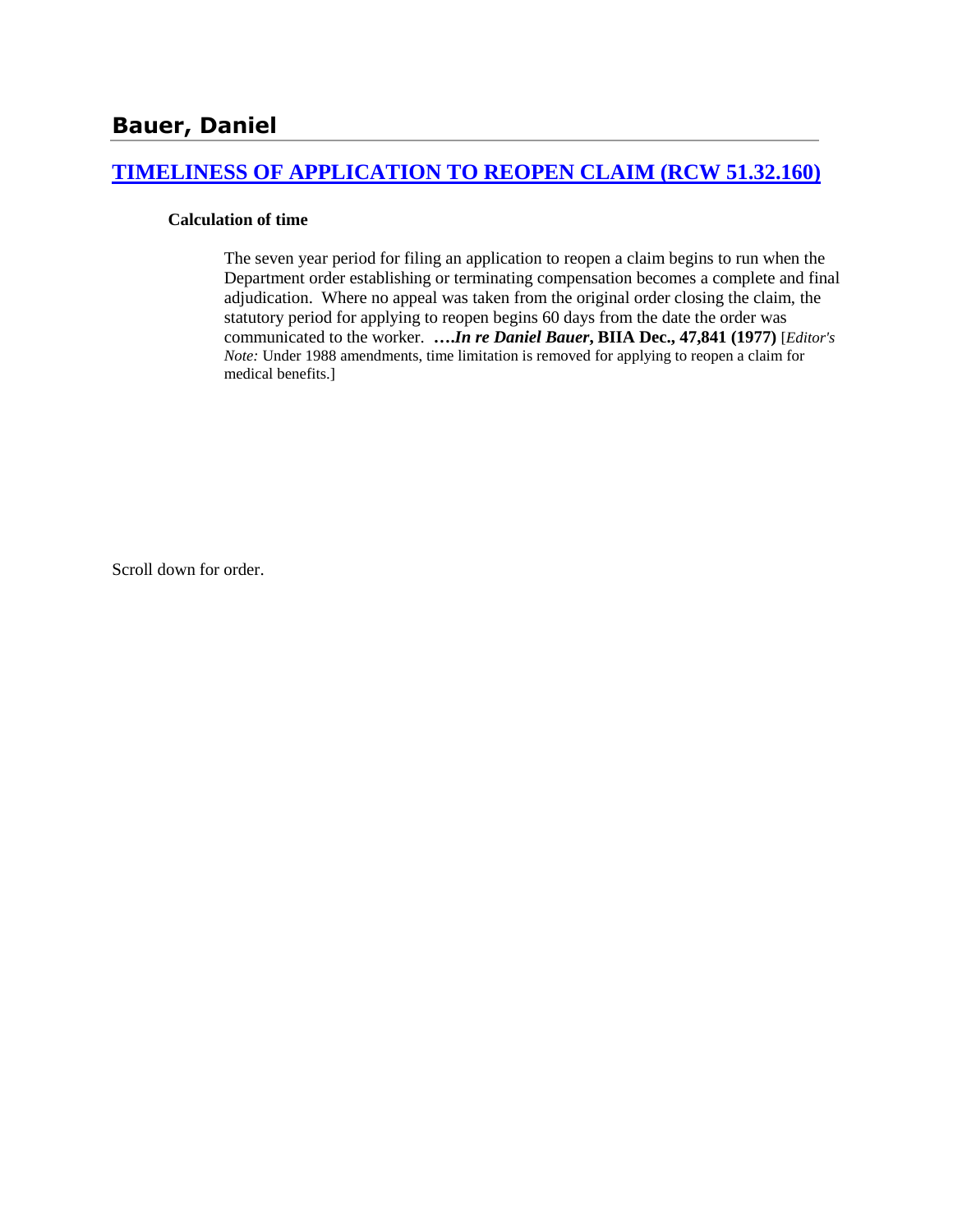### **BEFORE THE BOARD OF INDUSTRIAL INSURANCE APPEALS STATE OF WASHINGTON**

**)**

**IN RE: DANIEL BAUER ) DOCKET NO. 47,841**

**CLAIM NO. F-586967 ) DECISION AND ORDER**

APPEARANCES:

Claimant, Daniel Bauer, by William J. VanNatter

Employer, Vermiculite Manufacturing Company, None

Department of Labor and Industries, by The Attorney General, per Gayle Barry, Assistant

This is an appeal filed by the claimant on March 12, 1976, from an order of the Department of Labor and Industries dated January 15, 1976, which denied the application to reopen the claim for aggravation of condition for the reason that it was not presented within the statutory time limit of 7 years from the date compensation was terminated, December 3, 1968. **REVERSED AND REMANDED**.

# **DECISION**

Pursuant to RCW 51.52.104 and RCW 51.52.106, this matter is before the Board for review and decision on a timely Petition for Review filed by the Department of Labor and Industries to a Proposed Decision and Order issued by a hearing examiner for this Board on May 12, 1977, in which the order of the Department dated January 15, 1976 was reversed, and the claim remanded to the Department with direction to grant the aggravation application, and to take such other and further action as may be authorized or required by law.

The issue before us is strictly one of law and is adequately set forth, along with the background of this appeal, in the hearing examiner's Proposed Decision and Order.

We uphold the hearing examiner's determination of timeliness of claimant's aggravation application, but under a totally different rationale. Under the authority of Hunter v. Department of Labor and Industries, 190 Wash. 380 (1937), the statutory period for applying to reopen a claim for aggravation, as prescribed in RCW 51.32.160, begins to run from the time the Department's order

1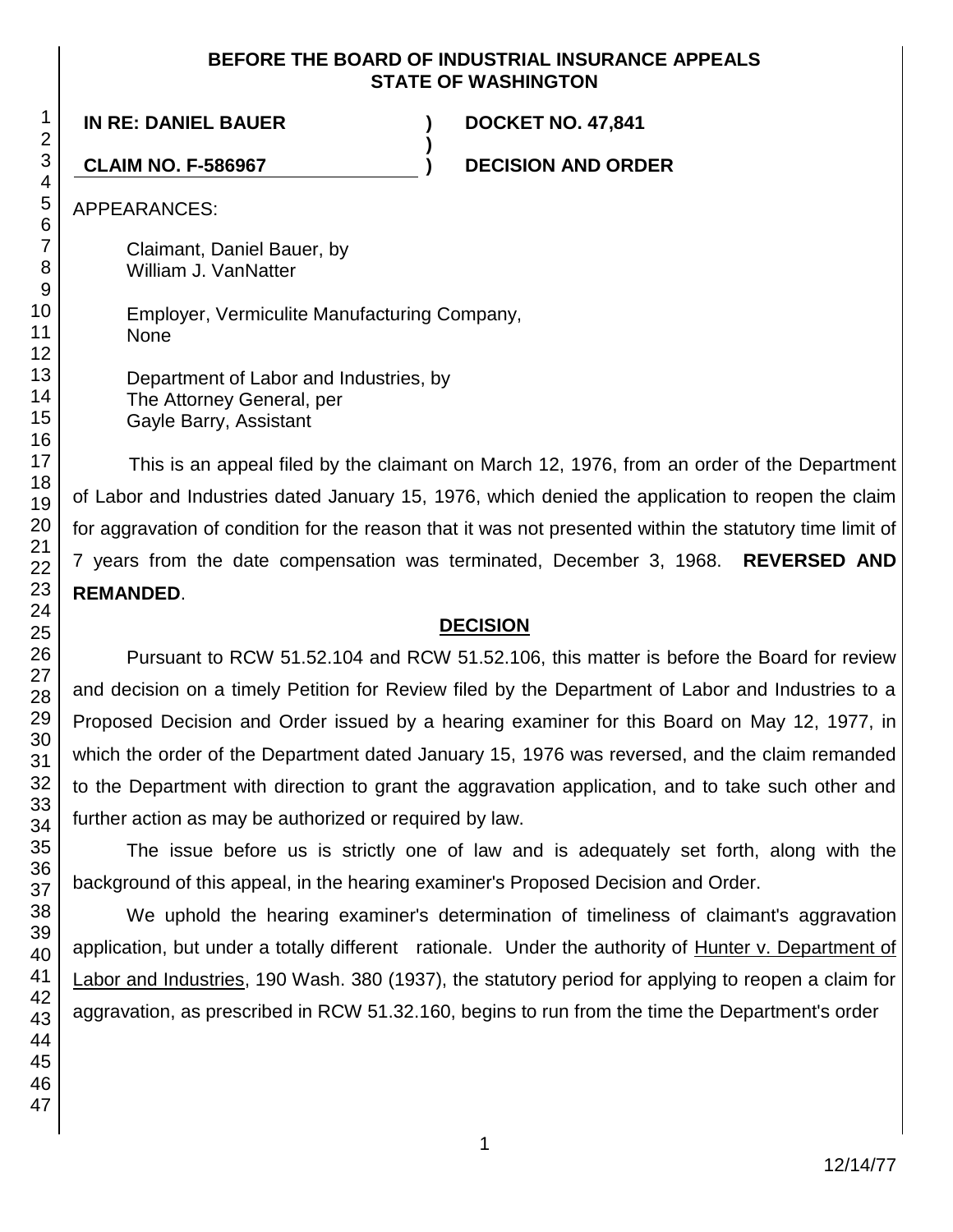46 47

1 2

establishing or terminating compensation becomes a complete and final adjudication. In the instant case, inasmuch as no appeal was taken from the Department's order of December 3, 1968, establishing and terminating compensation (as had been done in the Hunter case), the statutory period for applying to reopen the claim for aggravation began to run 60 days from the date the order of December 3, 1968, was communicated to the claimant. See Ek v. Department of Labor and Industries, 181 Wash. 91 (1935). Without attempting to establish the precise date when the statutory aggravation period began to run in this case, it is sufficient to say that the claimant's aggravation application filed on January 2, 1976, was well within seven years from the date the department's closing order of December 3, 1968, became a complete and final adjudication, since said date had to be a minimum of 60 days after December 3, 1968. The application was therefore

As a final note, the hearing examiner, in his Proposed Decision and Order, directed the Department to "grant" the claimant's application. Manifestly, this was error inasmuch as the merits of the claimant's application to reopen this claim for aggravation were not before the Board on this

## **FINDINGS OF FACT**

Proposed Findings 1 and 2 of the Proposed Decision and Order entered herein, are adopted by the Board and are incorporated herein by this reference. Proposed Finding No. 4 (sic) is hereby stricken, and in lieu thereof the Board makes the following as Finding No. 3:

3. Claimant filed his application to reopen this claim for aggravation of condition on January 2, 1976.

# **CONCLUSIONS OF LAW**

Based upon the foregoing findings, the Board makes the following conclusions:

- 1. The Board has jurisdiction of the parties and the subject matter of this appeal.
- 2. The claimant's application to reopen this claim for aggravation of condition was timely filed, inasmuch as it was filed within seven years from the date the Department's order of December 3, 1968, became a complete and final adjudication.
- 3. The order of the Department of Labor and Industries dated January 15, 1976, denying the claimant's application to reopen this claim for aggravation of condition on the ground that it was not presented within the statutory time limitation of seven years from the date compensation was terminated, is incorrect, and should be reversed, and this claim remanded to the Department with instructions to consider the claimant's